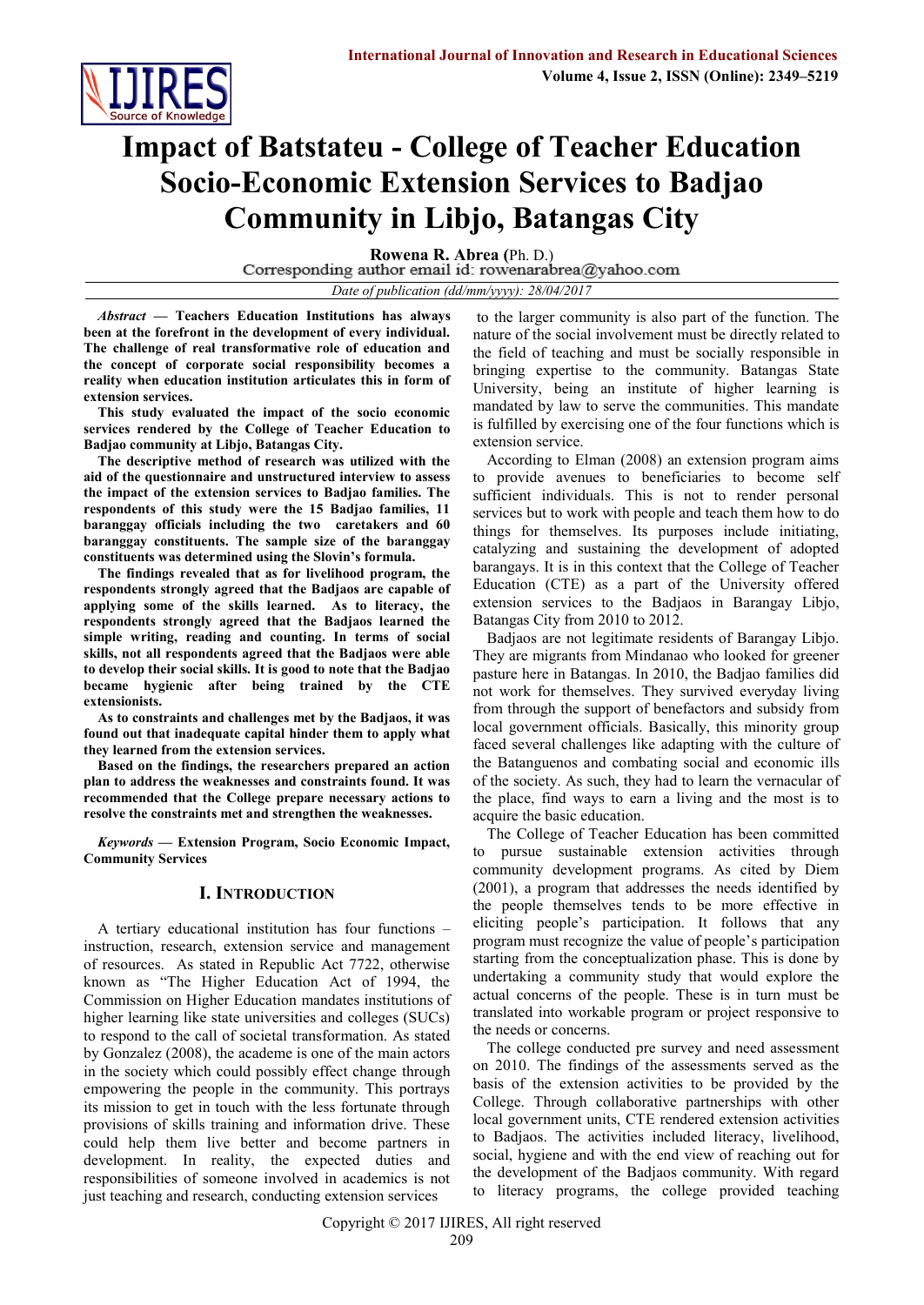

abakada and the 3Rs and one on one tutorial. On the other hand, livelihood activities included rag making, dressmaking, cross stitching and product marketing. Socialization related activities included sports and " palaro ng lahi games", family planning seminar, deworming and nutrition, feeding program and tree planting. The college extensionists trained the badjao to be hygienic and maintain cleanliness. After several years of close monitoring, the college wanted to assess if the goal to uplift the social and economic conditions of Badjaos had been materialized.

It is at this premise that the study was conducted to assess the impact of the socio – economic services rendered by the College of Teacher Education to the Badjaos of Libjo, Batangas City. This also determined if the extension services provided are effective as revealed on their present economic and social conditions.

#### **II. SUMMARY**

The study aimed to assess the socio- economic impact of the extension services provided by the College of Teacher Education to the members of the Badjao community in Libjo, Batangas City, with the end view of proposing an action plan to address the weaknesses of the conducted extension activities.

Specifically, the study sought answers to the following questions:

- 1. How do the Badjaos, Baranggay officials and constituents assess the skills developed by Badjaos relative to;
	- 1.1 livelihood;
	- 1.2 literacy;
	- 1.3 social interaction; and
	- 1.4 hygiene?
- 2. What are the constraints and challenges met by the recipients?
- 3. Base on the findings, what action plan maybe proposed to strengthen the weaknesses and sustain the extension services provided?

The study made use of the descriptive method of research employing unstructured interview and questionnaire. The questionnaire was validated by five experts in the field of research. The dry run of the questionnaire was conducted to determine the internal consistency and reliability of the items. A Cronbach alpha of 0.8 was computed. Respondents were 86 covering the Badjao families, barangay officials and constituents from Libjo Batangas City. The responses of the research participants were statistically treated. The statistical tool used was weighted mean.

### **III. FINDINGS**

The following were the findings of the study:

*1. Assessments on the skills developed by the Badjaos*

*1.1 Livelihood :* The two groups of respondents were in one on their assessments of the skills developed by

the Badjao relative to livelihood. This was shown by the composite mean of 3.14 as assessed by the Badjaos themselves and 2.97, as to the barangay officials and constituents' assessments. Highest assessment of the Badjaos was on the skills of selling the products with weighted mean of 4. This can be attributed to the fact that they have a little experience on selling products even before the training was conducted. As mentioned in the sudy of Alino (2001) the extension service has helped a lot to the community such as enhancing skills and promoting cleanliness, augmenting the income of the families and making them stay away from vices. The lowest assessment was on the investing on the products and building a small business which obtained a weighted mean of 2.0 These had been very difficult for them since they don't have extra income and they don't have the background of having a business.

The barangay officials and constituents gave their highest assessment on the skills of sewing rags and making pattern of dresses with a weighted mean of 3.27 and 3.18 respectively. This is a good indication that the baranggay officials / constituents noticed that the badjao learned from the training.

**Table I.** Skills of Badjao in Terms of Livelihood

| Livelihood<br>(Pangkabuhayan)                                                           | Badjao |                  | Barangay<br>Officials/<br>Constituents |                  |  |
|-----------------------------------------------------------------------------------------|--------|------------------|----------------------------------------|------------------|--|
|                                                                                         | WM     | VI               | WM                                     | VI               |  |
| <b>Sewing Rags</b><br>(magtahi ng basahan)                                              | 3.73   | SA               | 3.27                                   | SA               |  |
| Making patterns of<br>dresses(magtabas ng<br>damit)                                     | 3.06   | $\overline{A}$   | 3.18                                   | $\overline{A}$   |  |
| Making rags from<br>unused cloths<br>(maggawa ng<br>basahan mula sa mga<br>tirang tela) | 3.60   | SA               | 336                                    | SA               |  |
| Different Designs<br>(magburda ng iba<br>ibang disenyo)                                 | 3.13   | $\overline{A}$   | 3.09                                   | $\overline{A}$   |  |
| Sewing dress (manahi<br>ng damit)                                                       | 3.66   | SA               | 3.27                                   | SA               |  |
| Selling my products<br>(magbenta ng mga<br>produkto)                                    | 4.00   | SA               | 3.09                                   | SA.              |  |
| Investing on<br>products<br>(mamuhunan para sa<br>mga produkto)                         | 2.00   | <b>SD</b>        | 2.27                                   | SD               |  |
| Building a small<br>business (bumuo ng<br>isang maliit<br>nanegosyo)                    | 2.00   | <b>SD</b>        | 2.27                                   | <b>SD</b>        |  |
| <b>Composite Mean</b>                                                                   | 3.14   | $\boldsymbol{A}$ | 2.97                                   | $\boldsymbol{A}$ |  |

*1.2 Literacy :* The respondents strongly agreed that the Badjaos become literate after being trained on the 3Rs.

Copyright © 2017 IJIRES, All right reserved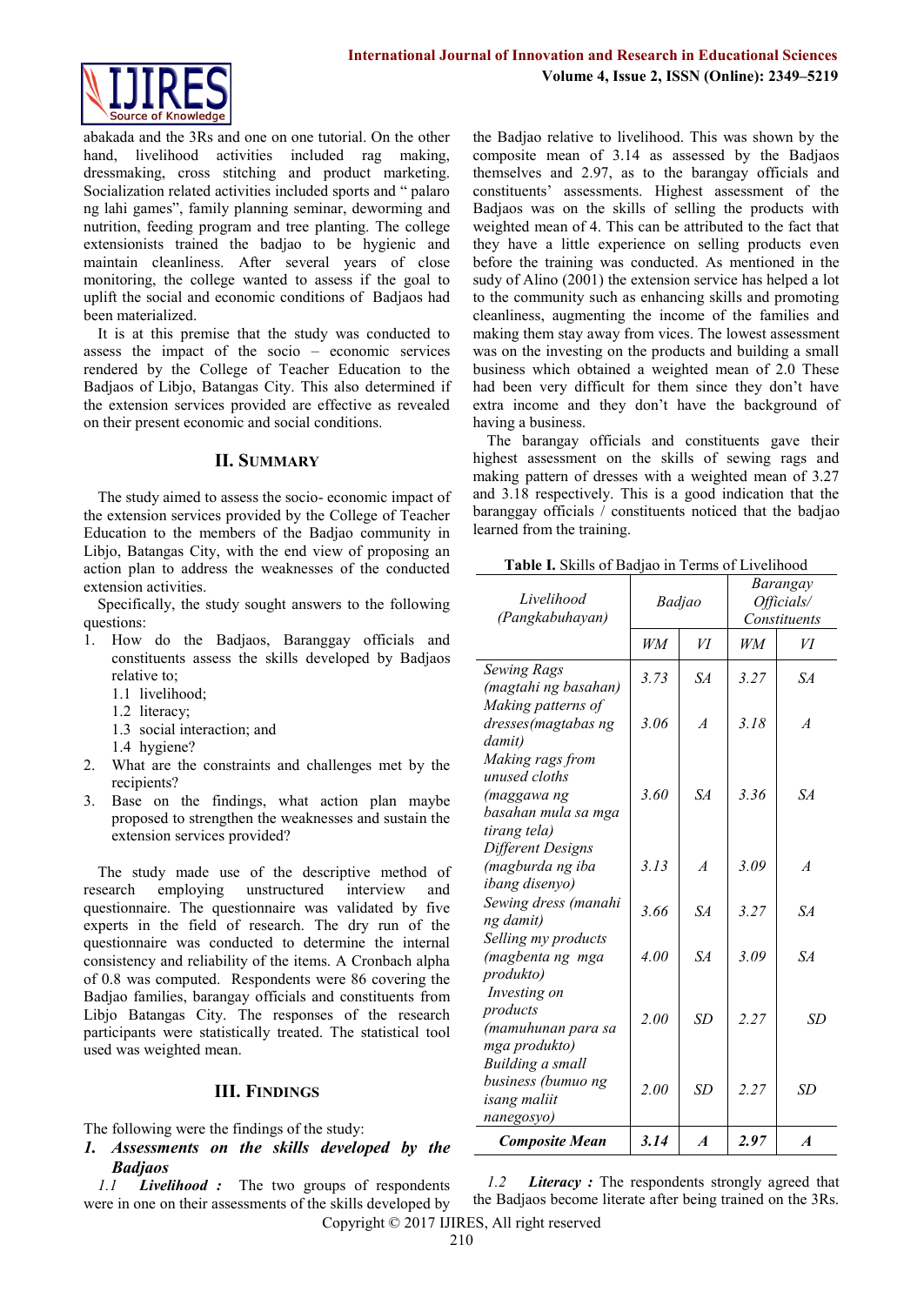

The Badjao themselves revealed that they learned to write their names and addresses, as shown in the weighted mean of 4.0. The barangay officials and constituents have the same assessment as noted in the weighted mean of 3.90. The composite mean value of 3.49 of the Badjao and 3.38 of the Barangay officials and constituents assessments manifested that the extension services provided to the Badjaos spell a difference to the literacy of this ethnic group. This learning helped the badjaos to continue their formal education in neighboring public schools. This is a good manifestation that they benefit from the training on literacy.

|  |  |  |  |  |  | Table II. Skills of Badjao in Terms of Literacy |
|--|--|--|--|--|--|-------------------------------------------------|
|--|--|--|--|--|--|-------------------------------------------------|

| Literacy (Kamulatang                                                                             | Badjao |                  | Barangay<br>Officials/ |                  |
|--------------------------------------------------------------------------------------------------|--------|------------------|------------------------|------------------|
| Pang-Edukasyon)                                                                                  |        |                  | Constituent            |                  |
|                                                                                                  | WM     | VI               | WМ                     | VІ               |
| Learned how to write<br>the name (marunong<br>sumulat ng pangalan)                               | 4.00   | $S\!A$           | 3.90                   | SA               |
| Can write the age and<br>address (naisusulat<br>na ang aking edad at<br>tirahan)                 | 4.00   | $S\!A$           | 4.00                   | $S\!A$           |
| Can read street signs<br>(nababasa na ang<br>mga babala sa kalye)                                | 3.80   | SA               | 3.63                   | SA               |
| Can read jeepney<br>signage (nababasa na<br>ang mga nakasulat sa<br>$\frac{d}{v}$                | 3.26   | $\overline{A}$   | 3.18                   | $\overline{A}$   |
| Can read product<br>labels (nababasa na<br>ang mga nakasulat sa<br>produkto)                     | 3.20   | $\overline{A}$   | 3.00                   | $\overline{A}$   |
| Can count the things<br>in the environment<br>(nabibilang na ang<br>mga bagay sa<br>kapiligiran) | 3.73   | SA               | 381                    | SA               |
| Can count money<br>(natututo magbilang                                                           | 3.13   | $\overline{A}$   | 2.81                   | $\overline{A}$   |
| ng pera)<br>Learned how to save<br>money(natuto mag-<br>ipon ng pera)                            | 2.80   | $\overline{A}$   | 2.72                   | $\overline{A}$   |
| <b>Composite Mean</b>                                                                            | 3.49   | $\boldsymbol{A}$ | 3.38                   | $\boldsymbol{A}$ |

*1.3 Social Skills :* The Badjao respondents disclosed that they were able to accept defeat with the highest mean of 3.06. Along this line, the other group of respondents agreed that the Badjaos learned to value the beliefs of other people with a weighted mean of 3.0. This is a good indication that the badjaos were able to see the importance of getting along with other people. It is good to note that both group of respondents observed the development of the social skills. This supports the findings of Guico (2007) which states that the respondents had perceived that their social status have improved in terms of social

esteem, health and nutrition, and environment. This means that trainings being provided in the locality have improved their social aspects. Ranked last with the weighted mean of 2.4 was that the social skills of cooperating with other people was least develop as revealed by the Badjao themselves. On the other hand, barangay officials stated that the Badjao failed to demonstrate the their craft as shown by the weighted mean of 2.72

**Table III.** Skills of Badjao in Terms of Social Skills

| Social Skills                                                                                                    | Badjao |                  | Barangay<br>Officials/<br>Constituents |                  |  |
|------------------------------------------------------------------------------------------------------------------|--------|------------------|----------------------------------------|------------------|--|
|                                                                                                                  | WM     | VI               | WM                                     | И                |  |
| Gained self<br>confidence<br>(nagkaroon ng<br>tiwala sa sarili)                                                  | 3.00   | $\boldsymbol{A}$ | 2.81                                   | $\boldsymbol{A}$ |  |
| Learned how to<br>accept<br>defeat(natutong<br>tumanggap ng<br>pagkatalo)                                        | 3.06   | $\overline{A}$   | 2.90                                   | $\overline{A}$   |  |
| Learned how to<br>socialize with other<br>people (natutong<br>makisalamuha/maki<br>halubilo sa tao)              | 2.93   | $\overline{A}$   | 2.01                                   | $\boldsymbol{A}$ |  |
| Able to show<br>skills(nagkaroon ng<br>pagkakataon na<br>ilabas ang galing)                                      | 2.46   | D                | 2.72                                   | D                |  |
| Learned how to<br>follow rules<br>(natutong sumunod<br>ng alituntunin)                                           | 2.50   | $\overline{A}$   | 3.00                                   | $\boldsymbol{A}$ |  |
| Able to show the<br>people relation skills<br>(naipakita ang<br>pakikipag kapwa<br>tao)                          | 2.60   | $\overline{A}$   | 2.81                                   | $\overline{A}$   |  |
| Learned how to<br>cooperate (natuto<br>makipag kaisa sa<br>ikabubuti ng grupo)                                   | 2.73   | $\overline{A}$   | 2.90                                   | $\boldsymbol{A}$ |  |
| Learned to value the<br>beliefs of other<br>people (natutong<br>magpahalaga sa sa<br>paniniwala ng ibang<br>tao) | 2.46   | D                | 3.00                                   | D                |  |
| Learn how to<br>cooperate with other<br>people (natutong<br>makipagtulungan sa<br><i>ibang tao</i> )             | 2.40   | D                | 2.09                                   | D                |  |
| <b>Composite Mean</b>                                                                                            | 2.68   | $\boldsymbol{A}$ | 2.87                                   | $\boldsymbol{A}$ |  |

Copyright © 2017 IJIRES, All right reserved *1.4 Hygiene :* The Badjao respondents revealed that they learned to take a bath everyday as shown on their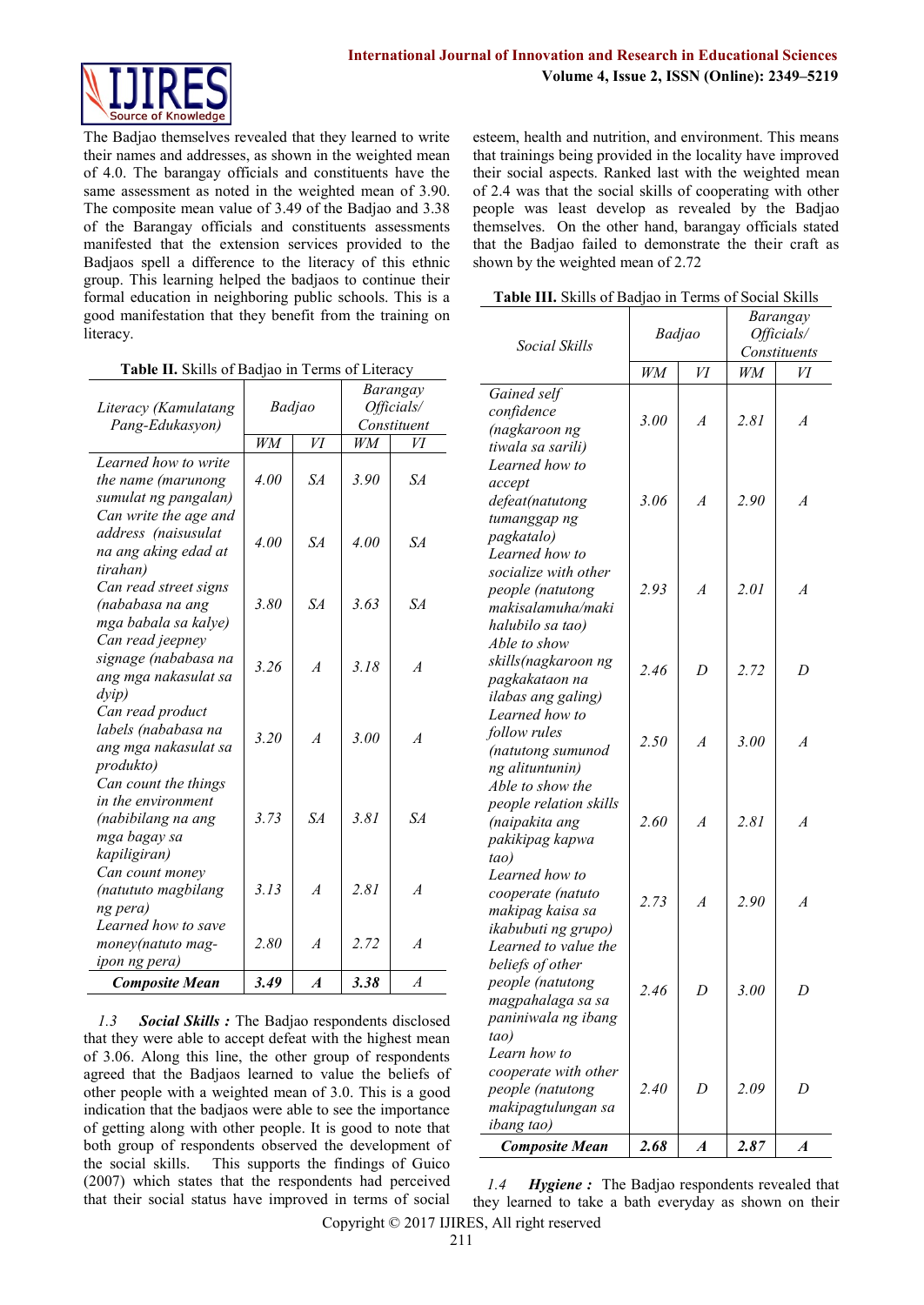

highest rating and weighted mean of 4.0. The assessment of the other group of respondents supported this as they agreed that Badjao learned to use soap and shampoo, wash their faces and comb their hair with the weighted mean of 2.90. Both groups of respondents strongly disagreed that Badjaos learned to use deodorant. This was revealed by the Badjao's assessment that gained the weighted mean of 2.46 and the barangay officials and constituents' assessment that obtained the weighted mean of 2.36. The composite means of 3.36 and 2.71 respectively manifested that the Badjaos were able to apply hygienic practices that they need to learned. It is good to note that the badjaos learned to observe cleanliness though it is not part of their culture to present themselves tidy. With these changes on their hygiene, they are able to socialize with other people in the community.

|  | Table IV. Skills of Badjao in terms of Hygiene |  |  |
|--|------------------------------------------------|--|--|
|--|------------------------------------------------|--|--|

| Hygiene (Pansariling                                | Badjao          |                 | Barangay        |                 |
|-----------------------------------------------------|-----------------|-----------------|-----------------|-----------------|
| Kalinisan)                                          |                 |                 | Officials/      |                 |
|                                                     |                 |                 | Constituent     |                 |
|                                                     |                 |                 |                 |                 |
| Nagkaroon ako ng kakayahan                          | $\overline{WM}$ | $\overline{VI}$ | $\overline{WM}$ | $\overline{VI}$ |
| na:                                                 |                 |                 |                 |                 |
| 1. Learned to take a bath                           | 3.93            | $S\!A$          | 2.81            | $S\!A$          |
| everyday(natutong maligo                            |                 |                 |                 |                 |
| araw araw)                                          |                 |                 |                 |                 |
| 2. Learned how to use soap                          | 3.86            | SA              | 2.90            | $S\!A$          |
| and shampoo (natutong                               |                 |                 |                 |                 |
| gumamit ng sabon at                                 |                 |                 |                 |                 |
| shampoo sa paliligo)<br>3. Learned how to wash face | 3.46            | $S\!A$          | 2.90            | $S\!A$          |
| (natutong maghilamos tuwing                         |                 |                 |                 |                 |
| umaga)                                              |                 |                 |                 |                 |
| 4. Learned how to wash                              | 3.86            | $S\!A$          | 2.72            | SA              |
| hands before eating                                 |                 |                 |                 |                 |
| (natutong maghugas ng                               |                 |                 |                 |                 |
| kamay bago kumain)S                                 |                 |                 |                 |                 |
| 5. Learned how to comb my                           | 3.93            | $S\!A$          | 2.90            | $S\!A$          |
| hair (natutong magsuklay ng                         |                 |                 |                 |                 |
| buhok)                                              |                 |                 |                 |                 |
| 6. Learned how to cut nails                         | 3.73            | $S\!A$          | 2.81            | SA              |
| (natutong magputol ng kuko)                         |                 |                 |                 |                 |
| 7. Learned how to change                            | 3.40            | $\overline{A}$  | 2.54            | $\overline{A}$  |
| clothes everyday (natutong                          |                 |                 |                 |                 |
| magpalit ng damit araw                              |                 |                 |                 |                 |
| araw)                                               |                 |                 |                 |                 |
| 8. Learned how to brush teeth                       | 3.26            | $\overline{A}$  | 2.63            | $\overline{A}$  |
| everyday(natutong                                   |                 |                 |                 |                 |
| magsepilyo ng ngipin tatlong                        |                 |                 |                 |                 |
| beses sa isang araw)                                |                 |                 |                 |                 |
| 9. Learn how to use                                 | 2.46            | SD              | 2.36            | <b>SD</b>       |
| deodorant(natutong gumamit<br>ng deodorant)         |                 |                 |                 |                 |
| 10. Learned how to use towel                        | 3.53            | $\overline{A}$  | 2.54            | $\overline{A}$  |
| (natutong gumamit ng                                |                 |                 |                 |                 |
| tuwalya)                                            |                 |                 |                 |                 |
|                                                     |                 |                 |                 |                 |
| <b>Composite Mean</b>                               | 3.86            | $S_{A}$         | 2.71            | A               |

With regard to issues and challenges met by the Badjaos families, the respondents were one on their assessments that having no other source of income was the biggest challenge for the Badjaos. The findings also revealed that inadequate financial resources and failure to earn the full trust of other people also hinder them. This can be attributed to the reasons that they have limited skills which resulted to insufficient source of income. Results revealed that the lowest assessment was on the issue of having no cooperation among the group. This is a good indication that they learned to cooperate to one another. This is in consonance with Bautista's (2000) findings that common interests can unite members of the community and people who live close to one another usually have some interests in common.

| Table V. Issues and Challenges Met by the Badjao |  |
|--------------------------------------------------|--|
|--------------------------------------------------|--|

| <i>Items</i>                                                | F  | Rank |
|-------------------------------------------------------------|----|------|
| Inadequate financial resource                               | 84 |      |
| Lack of materials and supplies                              | 73 |      |
| Failed to earn the full support<br>from other community     | 80 |      |
| short patience of others to<br>develop their skills         | 70 |      |
| unavailability of basic<br>commodities to maintain hygiene  | 76 |      |
| prejudice of the people on<br>negative reputation of Badjao | 77 |      |
| No other source of income                                   | 86 |      |
| No cooperation among the groups                             | 65 |      |

## **IV. CONCLUSIONS**

Based on the findings, the following conclusions were drawn.

- 1. The respondents agreed that the Badjaos learned the skills relative to livelihood, literacy, social and hygiene after the conduct of different extension services.
- 2. Having no other source of income was the biggest challenge met by the Badjaos.
- 3. The proposed action plan includes the activities to be done by the college. This focuses on other livelihood activities to be provided on the year 2016.

## **V. RECOMMENDATIONS**

From the findings and conclusion of the study, the following recommendations are offered:

- 1. The proposed action plan may be implemented as part of the extension activities of the College.
- 2. The College of Teacher Education may look for possible linkages that may pave way for livelihood trainings where the Badjaos may utilize the skills learned.
- 3. After the conduct of the proposed extension activities, a follow up study may be conducted.

Copyright © 2017 IJIRES, All right reserved